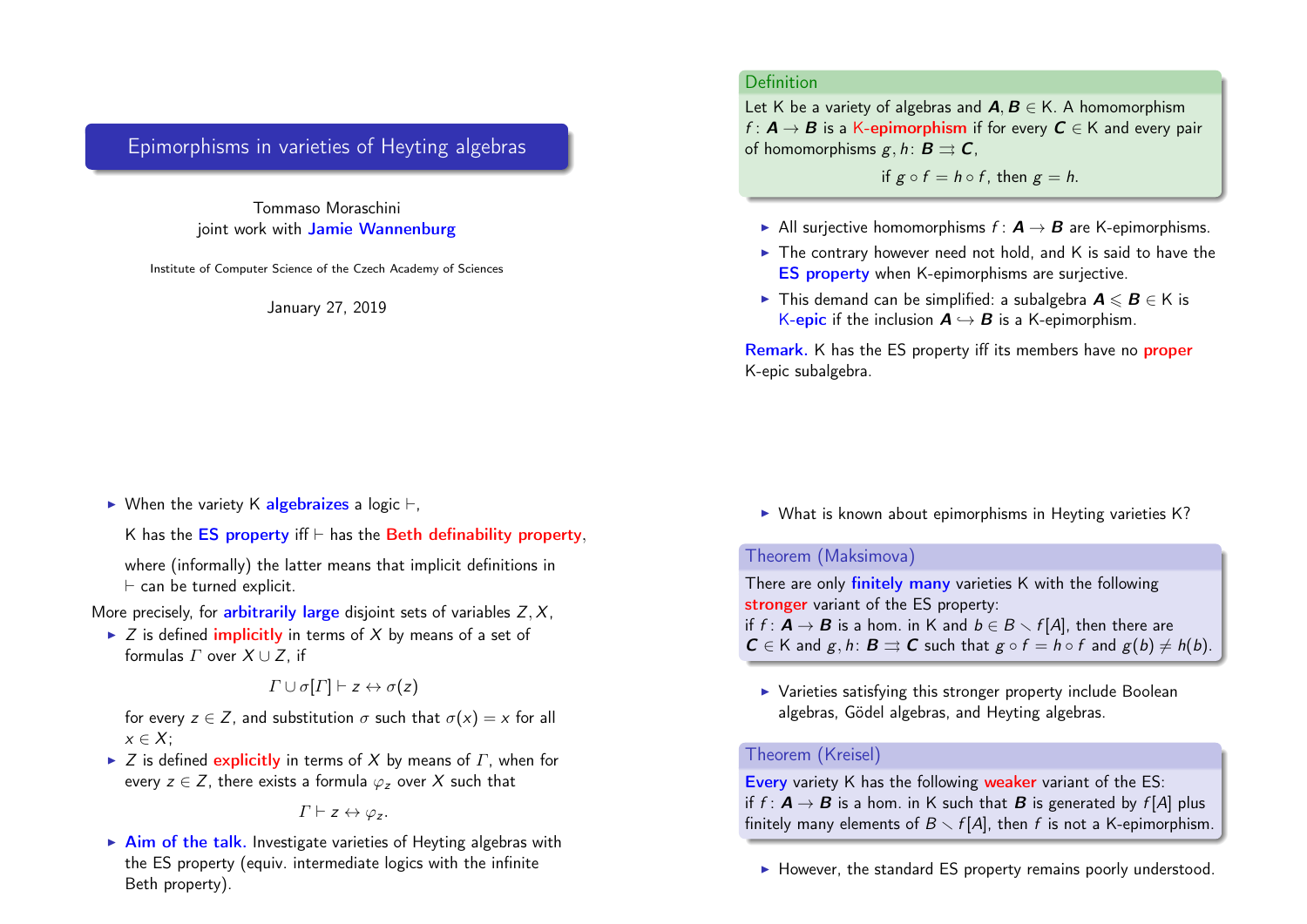$\triangleright$  What can we infer about the standard ES property?

## Theorem (Campercholi)

Let K be an arithmetical variety whose FSI members form a universal class. Then K has the ES property if and only if its FSI members lack proper K-epic subalgebras.

 $\triangleright$  We obtain the following:

### Proposition

Fin. gen. varieties of Heyting algebras have the ES property.

#### Proof.

- $\triangleright$  Suppose, with a view to contradiction, that there is a finitely generated Heyting variety K without the ES property.
- ► By Campercholi's result there is a FSI  $B \in K$  with a proper K-epic subalgebra A.
- As K is fin. gen., Jónsson's lemma guarantees that  $B$  is finite.
- ► By Kreisel's result the inclusion  $A \hookrightarrow B$  isn't a K-epimorphism.
- $\triangleright$  This contradicts the fact that **A** is a K-epic subalgebra of **B**.

# Definition

Let  $0 < n \in \omega$ . A poset  $\langle X, \leq \rangle$  has width  $\leq n$  if for every  $x \in X$ , the upset  $\uparrow x$  does not contain antichains of  $n + 1$  elements. A Heyting algebra **A** has width  $\leq n$  if so does its Esakia dual, i.e. if the poset of prime filters of **A** has width  $\le n$ .

### Theorem (Baker, Hosoi, Maksimova, and Ono)

Let  $0 < n \in \omega$ . The class W<sub>n</sub> of Heyting algebras of width  $\leq n$  is a variety. In particular,  $W_1$  is the variety of Gödel algebras.

- Aim. To show that  $W_n$  lacks the ES property for every  $n \ge 2$ .
- Given  $n \geq 2$ , let  $X_n$  be the following poset:



- $\triangleright$  The challenge of understanding the ES property is concerned with non-finitely generated varieties only.
- $\triangleright$  One of the more general positive results is the following:

Theorem (G. Bezhanishvili, T.M., and J. Raftery)

Varieties of Heyting algebras of finite depth have the ES property.

- $\blacktriangleright$  Hence there is a continuum of varieties with the ES property.
- $\triangleright$  What about varieties without the ES property? To spot them, we rely on Esakia duality for Heyting varieties K:

### **Observation**

K lacks the ES property iff there are an Esakia space  $X \in K_{*}$  with a correct partition R different from the identity relation s.t. for every  $Y \in K_{*}$  and every pair of Esakia morphisms  $g, h: Y \rightrightarrows X$ , if  $\langle g(y), h(y) \rangle \in R$  for every  $y \in Y$ , then  $g = h$ .

Now, we construct a tower of  $\omega$  copies of  $\mathbf{X}_n$  as follows:



► Let  $X_n^{\infty}$  be the above poset endowed with the topology  $\tau = \{U : \text{if } T \in U, \text{ then } U \text{ extends an infinite upset}\}.$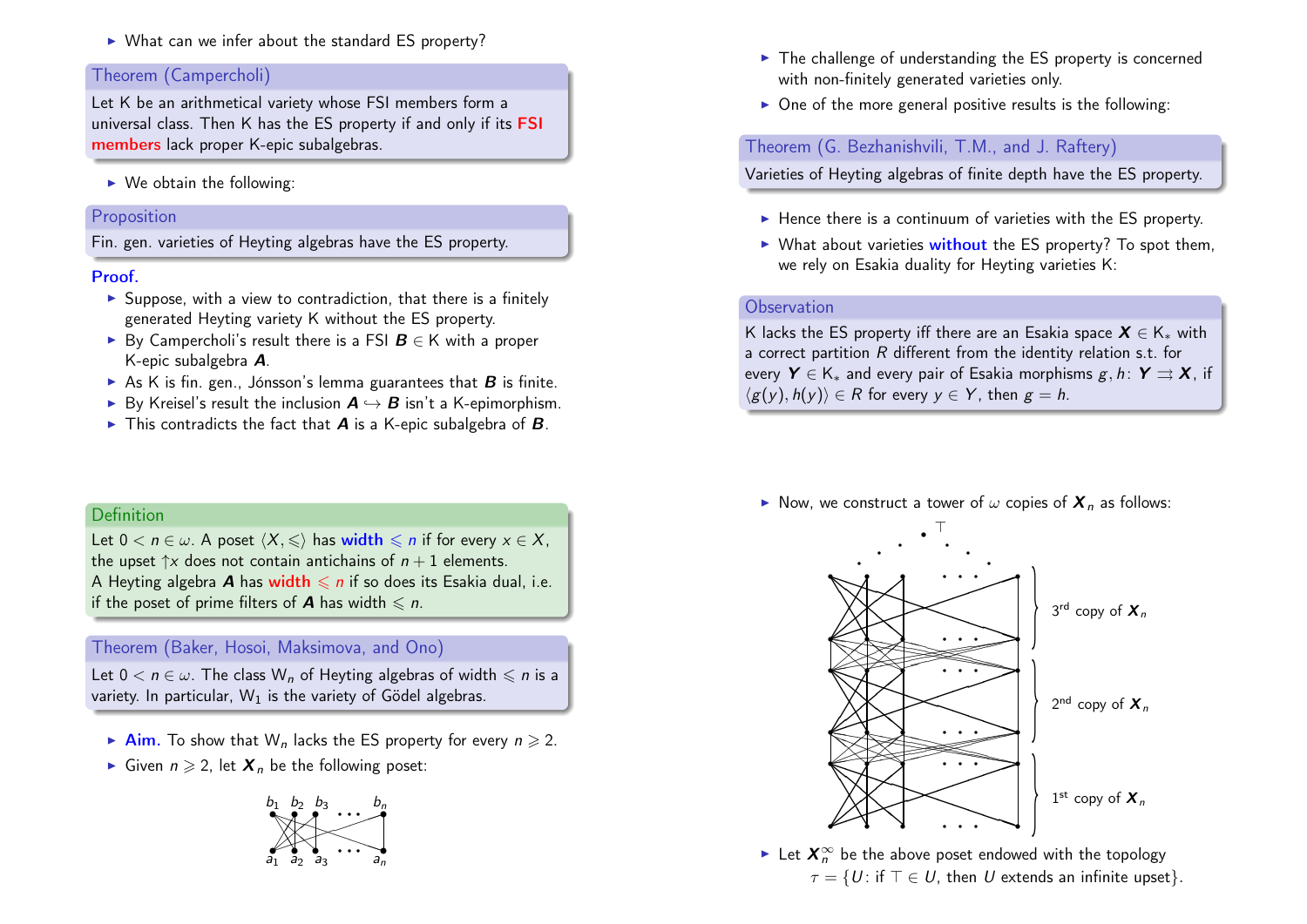► Remark.  $X_n^{\infty}$  is an Esakia space, and the relation  $R$  depicted below is a correct partition on it.



 $(X_2^{\infty})^*$ 



3<sup>rd</sup> copy of  $(\mathbf{X}_3)^*$ 

2<sup>nd</sup> copy of  $(\mathcal{X}_3)^*$ 

1 st copy of  $(\boldsymbol{X}_3)^*$ 



# Main observation

For every  $Y \in (W_n)_*$  and every pair of Esakia morphisms  $g, h \colon Y \rightrightarrows \mathbf{X}_n^{\infty}$ , if  $\langle g(y), h(y) \rangle \in R$  for every  $y \in Y$ , then  $g = h$ .

 $\triangleright$  As a consequence we obtain the following:

#### Theorem

Let  $2 \leqslant n \in \omega$  and  $\mathsf{K} \subseteq \mathsf{W}_n$  be a variety. If  $\boldsymbol{X}_n^{\infty} \in \mathsf{K}_*$ , then  $\mathsf{K}$  lacks the ES property. In particular,

- 1.  $W_n$  lacks the ES property;
- 2.  $W_2$  has a continuum of subvarieties lacking the ES property.
- $\triangleright$  Can we understand this failure of the ES property in terms of a (more transparent) failure of the infinite Beth definability?

- $\triangleright$  The sum  $A + B$  of two disjoint Heyting algebras A and B is the unique Heyting algebra obtained pasting  $\bm{A}$  on top of  $\bm{B}$ , and identifying the minimum of  $\boldsymbol{A}$  with the maximum of  $\boldsymbol{B}$ .
- $\blacktriangleright$  The sum  $\sum A_n$  of a family of disjoint Heyting algebras  ${A_n : n \in \omega}$  is the unique Heyting algebra with universe

 $\{\perp\} \cup \begin{pmatrix} \end{pmatrix}$ n∈ω  $(A_n\smallsetminus\{0^{\boldsymbol{A}_n}\})$ 

and whose lattice order is defined for every  $\textit{a},\textit{b} \in \sum \textit{A}_n$  as:

$$
a \leq b \iff \text{either } a = \bot \text{ or } (a, b \in A_n \text{ for some } n \in \omega \text{ and } a \leq A_n)
$$
  
or  $(a \in A_n \text{ and } b \in A_m \text{ for some } n, m \in \omega \text{ s.t. } m < n).$